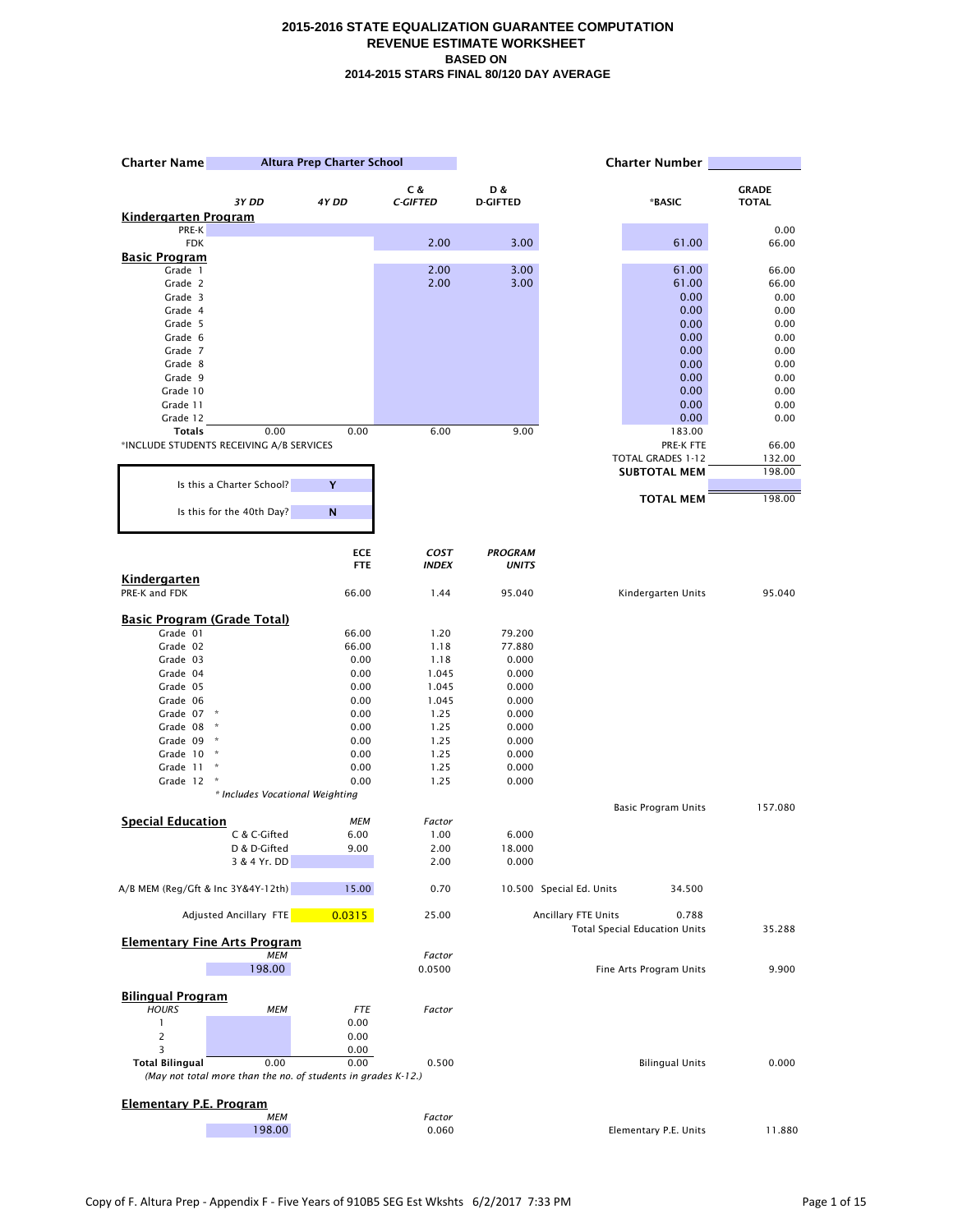|                                                                                                   |                 | TOTAL MEMBERSHIP PROGRAM UNITS                                                                     |                                            | 309.188          |
|---------------------------------------------------------------------------------------------------|-----------------|----------------------------------------------------------------------------------------------------|--------------------------------------------|------------------|
|                                                                                                   |                 |                                                                                                    | T & E Index (Oct 2014)                     | 1.066            |
| <b>National Board Certified Teachers</b><br>FTE:                                                  | Factor          |                                                                                                    | ADJUSTED PROGRAM UNITS                     | 329.594          |
| 1.00                                                                                              | 1.500           | National Board Certified Teachers Units:                                                           |                                            | 1.500            |
| <b>Size Adjustment Units</b>                                                                      |                 | Charter Schools not eligible for District Size                                                     |                                            |                  |
| <b>UNITS</b><br>Elementary/Mid/Jr. High<br>15.555                                                 |                 |                                                                                                    | School Size Adjustment Units               | 15.555           |
| 0.000<br>Senior High<br>28.230<br>District Size(<4,000)                                           |                 | District Size <4,000 Adjustment Units                                                              | ter Schools not eligible for District Size | 28.230           |
|                                                                                                   |                 | Charter Schools not eligible for District Size                                                     |                                            | (28.230)         |
| 2.000<br>District Size(<200)                                                                      |                 |                                                                                                    | District Size <200 Adjustment Units        | 2.000<br>(2.000) |
|                                                                                                   |                 |                                                                                                    | <b>Rural Isolation Units</b>               | 0.000            |
| <b>At-Risk Units</b><br>At-risk index<br>MEM                                                      |                 |                                                                                                    | New District Adjustment Units              | 0.000            |
| 2015-2016:<br>0.075<br>198.00                                                                     |                 |                                                                                                    | At Risk Units                              | 14.850           |
| <b>Charter Schools Student Activities</b><br>(Districts Only)<br>MEM                              | Factor          |                                                                                                    | <b>Growth Units</b>                        | 0.000            |
|                                                                                                   | 0.100           | Charter Schools Student Activities Units<br>(Charters not eligible for CS Student Activities)      |                                            | 0.000<br>0.000   |
| <b>Home School Student Activities</b><br>(Districts Only)<br><b>MEM</b>                           | Factor          |                                                                                                    |                                            |                  |
|                                                                                                   | 0.100           | Home School Student Activities Units<br>(Charters not eligible for Home School Student Activities) |                                            | 0.000<br>0.000   |
| Home School Student Program Units                                                                 |                 |                                                                                                    |                                            |                  |
| # of Students<br># of Classes<br>(Districts Only)                                                 | Factor<br>0.250 | (Charters not eligible for Home School Student Activities)                                         | Home School Student Program Units          | 0.000            |
|                                                                                                   |                 | (Charters not eligible for Home School Student Activities)                                         | <b>TOTAL PROGRAM UNITS</b>                 | 361.499          |
|                                                                                                   |                 |                                                                                                    | Save Harmless Units                        | 0.000            |
| <b>GROWTH &amp; SAVE HARMLESS CALCULATION DATA</b>                                                |                 |                                                                                                    |                                            |                  |
| 2014-15 Actual 40th Day MEM:                                                                      | 198.00          |                                                                                                    | <b>GRAND TOTAL UNITS</b>                   | 361.499          |
| (Enter the District Mem EXCLUDING Charter Mem)                                                    |                 |                                                                                                    | x Unit Value                               | \$3,979.63       |
| 2015-16 Projected MEM:<br>(Enter the District Mem EXCLUDING Charter Mem)                          | 0.00            |                                                                                                    |                                            |                  |
| 2015-2016 Actual 40th MEM                                                                         | 0.00            |                                                                                                    | <b>PROGRAM COST</b>                        | \$1,438,632.27   |
| (Enter the District Mem EXCLUDING Charter Mem)                                                    |                 | <b>Non-categorical Revenue Credits:</b><br>Tax Levy (41110, 41113, 41114)                          |                                            |                  |
|                                                                                                   |                 | Federal Impact Aid (44103)<br>Federal Forest Reserve (44204)                                       |                                            |                  |
| Save-Harmless Data<br>2015-2016 40th Day TOTAL PROGRAM UNITS                                      | 0.000           | <b>Total Non-Cat Rev Credits</b>                                                                   | \$0.00                                     |                  |
| (Not Grand Total Program Units)<br>Growth Data                                                    |                 | Less: 75% of Non-Categorical Revenue Credits                                                       |                                            | \$0.00           |
| 2015-16 Operating Budget Calculation<br>Op-Bud takes 14-15 40 Day compared to 15-16 Mem Proj. FTE | 0.000           | <b>Other Credits/Adjustments:</b><br><b>Energy Efficiency</b>                                      |                                            |                  |
| 40th Day Calculation<br>Takes Prior Year 40th-Day and compares to Current Year 40th-Day           | 0.000           | Energy Efficiency Renewable Bonds                                                                  |                                            |                  |
|                                                                                                   |                 | <b>Other Misc Credits</b><br><b>Total Other Credits</b>                                            | \$0.00                                     |                  |
|                                                                                                   |                 |                                                                                                    | Less: Other Credits/Adjustments            | \$0.00           |
|                                                                                                   |                 |                                                                                                    |                                            | ( \$28,772.65)   |
|                                                                                                   |                 |                                                                                                    |                                            |                  |
|                                                                                                   |                 | <b>STATE EQUALIZATION GUARANTEE</b>                                                                | \$1,409,859.62                             |                  |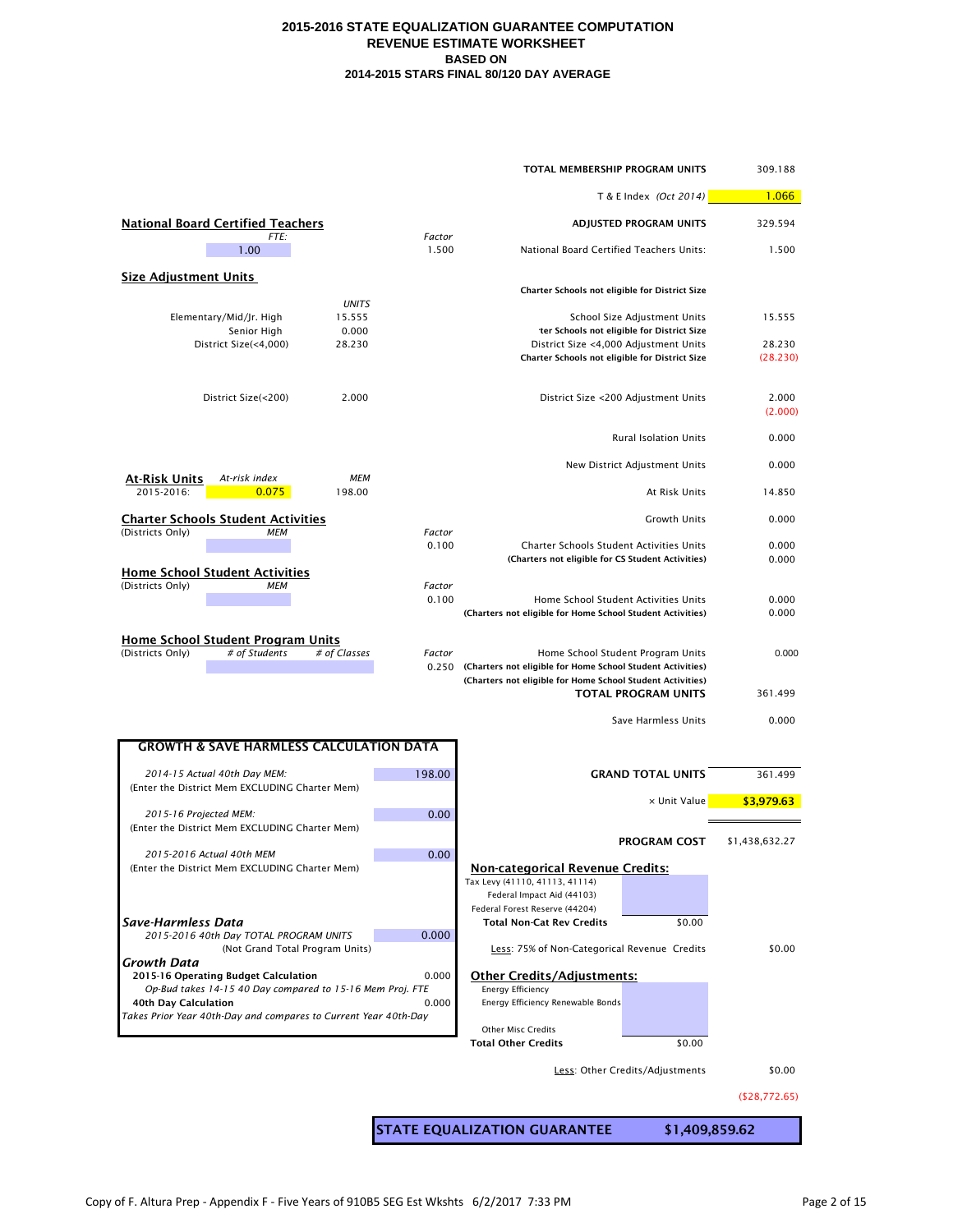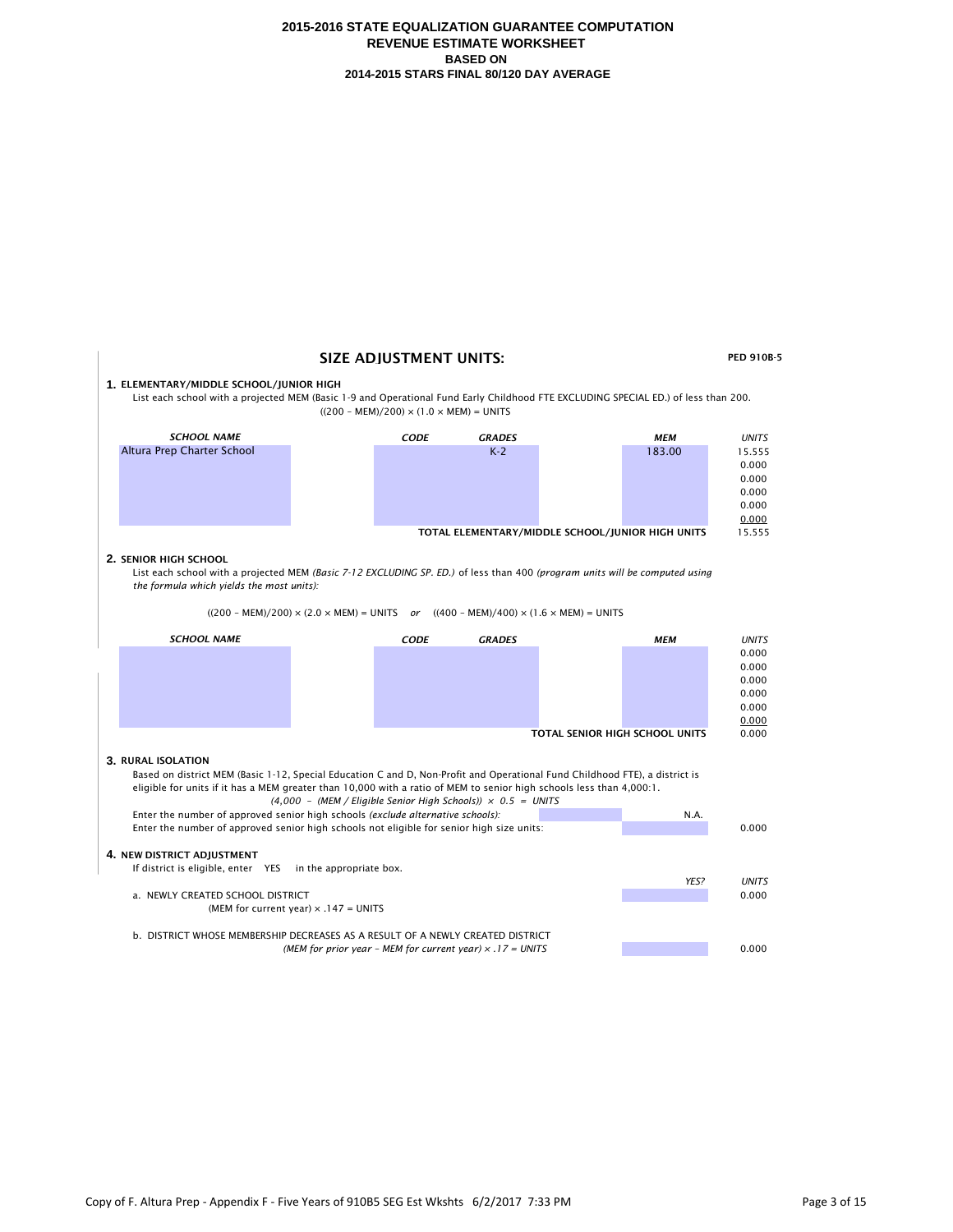| <b>Charter Name</b>                            | Altura Prep Charter School                                            |              | <b>Charter Number</b> |                 |                                                                      |              |
|------------------------------------------------|-----------------------------------------------------------------------|--------------|-----------------------|-----------------|----------------------------------------------------------------------|--------------|
|                                                |                                                                       |              | C &                   | D &             |                                                                      | <b>GRADE</b> |
|                                                | 3Y DD                                                                 | 4Y DD        | <b>C-GIFTED</b>       | <b>D-GIFTED</b> | *BASIC                                                               | <b>TOTAL</b> |
| <u>Kindergarten Program</u><br>PRE-K           |                                                                       |              |                       |                 |                                                                      | 0.00         |
| <b>FDK</b>                                     |                                                                       |              | 2.00                  | 3.00            | 61.00                                                                | 66.00        |
| Basic Program                                  |                                                                       |              |                       |                 |                                                                      |              |
| Grade 1                                        |                                                                       |              | 2.00                  | 3.00            | 61.00                                                                | 66.00        |
| Grade 2                                        |                                                                       |              | 2.00                  | 3.00            | 61.00                                                                | 66.00        |
| Grade 3                                        |                                                                       |              | 2.00                  | 3.00            | 61.00                                                                | 66.00        |
| Grade 4                                        |                                                                       |              |                       |                 | 0.00                                                                 | 0.00         |
| Grade 5                                        |                                                                       |              |                       |                 | 0.00                                                                 | 0.00         |
| Grade 6<br>Grade 7                             |                                                                       |              |                       |                 | 0.00<br>0.00                                                         | 0.00<br>0.00 |
| Grade 8                                        |                                                                       |              |                       |                 | 0.00                                                                 | 0.00         |
| Grade 9                                        |                                                                       |              |                       |                 | 0.00                                                                 | 0.00         |
| Grade 10                                       |                                                                       |              |                       |                 | 0.00                                                                 | 0.00         |
| Grade 11                                       |                                                                       |              |                       |                 | 0.00                                                                 | 0.00         |
| Grade 12                                       |                                                                       |              |                       |                 | 0.00                                                                 | 0.00         |
| <b>Totals</b>                                  | 0.00                                                                  | 0.00         | 8.00                  | 12.00           | 244.00                                                               |              |
|                                                | *INCLUDE STUDENTS RECEIVING A/B SERVICES                              |              |                       |                 | PRE-K FTE                                                            | 66.00        |
|                                                |                                                                       |              |                       |                 | <b>TOTAL GRADES 1-12</b>                                             | 198.00       |
|                                                | Is this a Charter School?                                             | Y            |                       |                 | <b>SUBTOTAL MEM</b>                                                  | 264.00       |
|                                                |                                                                       |              |                       |                 | <b>TOTAL MEM</b>                                                     | 264.00       |
|                                                | Is this for the 40th Day?                                             | N            |                       |                 |                                                                      |              |
|                                                |                                                                       | <b>ECE</b>   | <b>COST</b>           | <b>PROGRAM</b>  |                                                                      |              |
|                                                |                                                                       | <b>FTE</b>   | <b>INDEX</b>          | <b>UNITS</b>    |                                                                      |              |
| Kindergarten<br>PRE-K and FDK                  |                                                                       | 66.00        | 1.44                  | 95.040          | Kindergarten Units                                                   | 95.040       |
|                                                |                                                                       |              |                       |                 |                                                                      |              |
| <b>Basic Program (Grade Total)</b><br>Grade 01 |                                                                       | 66.00        | 1.20                  | 79.200          |                                                                      |              |
| Grade 02                                       |                                                                       | 66.00        | 1.18                  | 77.880          |                                                                      |              |
| Grade 03                                       |                                                                       | 66.00        | 1.18                  | 77.880          |                                                                      |              |
| Grade 04                                       |                                                                       | 0.00         | 1.045                 | 0.000           |                                                                      |              |
| Grade 05                                       |                                                                       | 0.00         | 1.045                 | 0.000           |                                                                      |              |
| Grade 06                                       |                                                                       | 0.00         | 1.045                 | 0.000           |                                                                      |              |
| Grade 07                                       |                                                                       | 0.00         | 1.25                  | 0.000           |                                                                      |              |
| Grade 08                                       | $\boldsymbol{\kappa}$                                                 | 0.00         | 1.25                  | 0.000           |                                                                      |              |
| Grade 09                                       | $\boldsymbol{\kappa}$                                                 | 0.00         | 1.25                  | 0.000           |                                                                      |              |
| Grade 10                                       | $\mathcal{R}$<br>Ŕ                                                    | 0.00         | 1.25                  | 0.000           |                                                                      |              |
| Grade 11<br>Grade 12                           | $\,$                                                                  | 0.00<br>0.00 | 1.25<br>1.25          | 0.000<br>0.000  |                                                                      |              |
|                                                | * Includes Vocational Weighting                                       |              |                       |                 |                                                                      |              |
|                                                |                                                                       |              |                       |                 | <b>Basic Program Units</b>                                           | 234.960      |
| <b>Special Education</b>                       |                                                                       | <b>MEM</b>   | Factor                |                 |                                                                      |              |
|                                                | C & C-Gifted                                                          | 8.00         | 1.00                  | 8.000           |                                                                      |              |
|                                                | D & D-Gifted                                                          | 12.00        | 2.00                  | 24.000          |                                                                      |              |
|                                                | 3 & 4 Yr. DD                                                          |              | 2.00                  | 0.000           |                                                                      |              |
| A/B MEM (Reg/Gft & Inc 3Y&4Y-12th)             |                                                                       | 10.00        | 0.70                  |                 | 7.000 Special Ed. Units<br>39.000                                    |              |
|                                                | Adjusted Ancillary FTE                                                | 0.0315       | 25.00                 |                 | Ancillary FTE Units<br>0.788<br><b>Total Special Education Units</b> | 39.788       |
|                                                | <b>Elementary Fine Arts Program</b>                                   |              |                       |                 |                                                                      |              |
|                                                | <b>MEM</b>                                                            |              | Factor                |                 |                                                                      |              |
|                                                | 264.00                                                                |              | 0.0500                |                 | Fine Arts Program Units                                              | 13.200       |
| <b>Bilingual Program</b>                       |                                                                       |              |                       |                 |                                                                      |              |
| <b>HOURS</b>                                   | <b>MEM</b>                                                            | <b>FTE</b>   | Factor                |                 |                                                                      |              |
| 1                                              |                                                                       | 0.00         |                       |                 |                                                                      |              |
| $\overline{c}$                                 |                                                                       | 0.00         |                       |                 |                                                                      |              |
| 3                                              |                                                                       | 0.00         |                       |                 |                                                                      |              |
| <b>Total Bilingual</b>                         | 0.00<br>(May not total more than the no. of students in grades K-12.) | 0.00         | 0.500                 |                 | <b>Bilingual Units</b>                                               | 0.000        |
|                                                |                                                                       |              |                       |                 |                                                                      |              |
| <b>Elementary P.E. Program</b>                 | <b>MEM</b>                                                            |              | Factor                |                 |                                                                      |              |
|                                                | 264.00                                                                |              | 0.060                 |                 | Elementary P.E. Units                                                | 15.840       |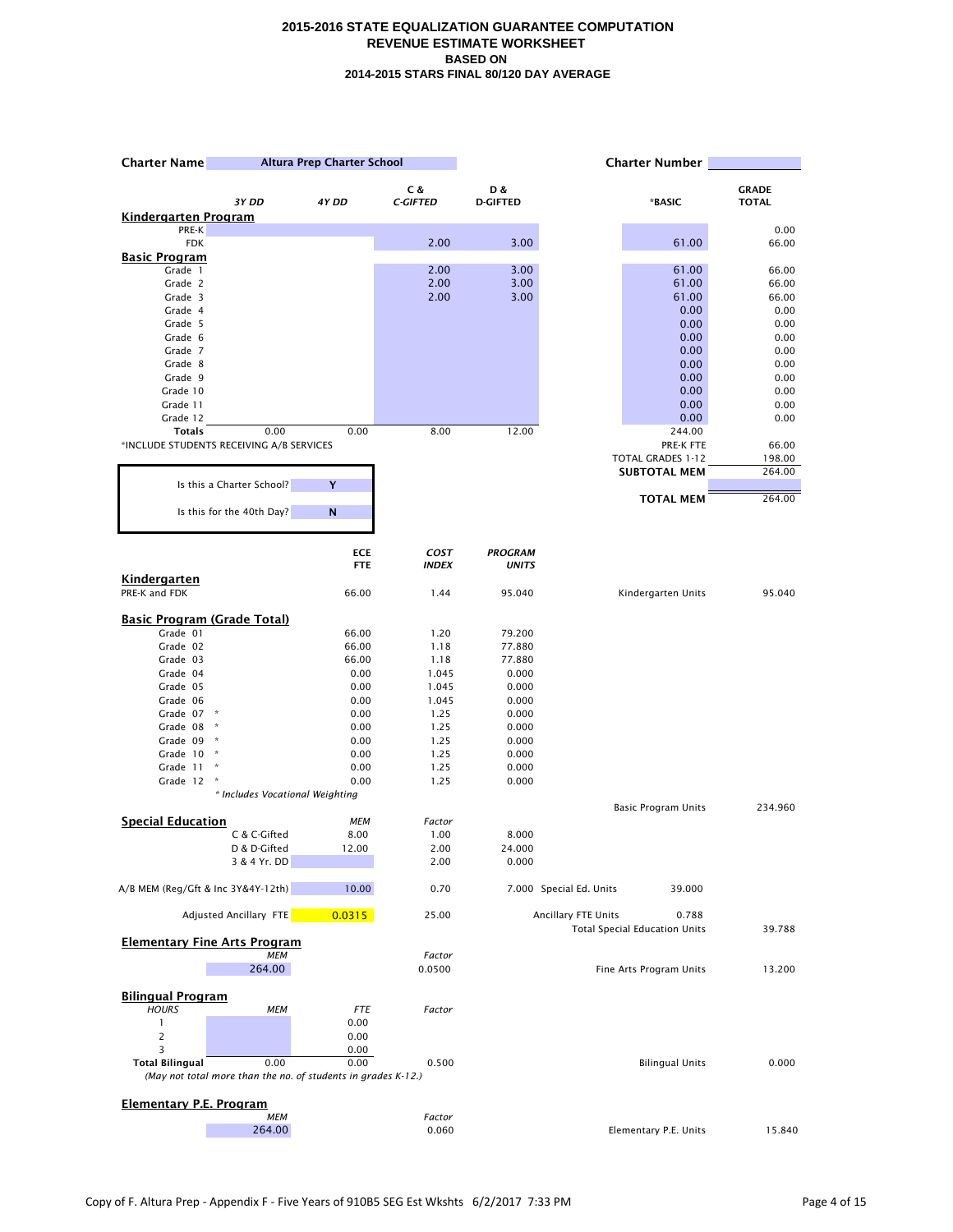|                                                                                               |         | TOTAL MEMBERSHIP PROGRAM UNITS                                                                                           |                                                                            | 398.828            |
|-----------------------------------------------------------------------------------------------|---------|--------------------------------------------------------------------------------------------------------------------------|----------------------------------------------------------------------------|--------------------|
|                                                                                               |         |                                                                                                                          | T & E Index (Oct 2014)                                                     | 1.066              |
| <b>National Board Certified Teachers</b><br>FTE:                                              | Factor  |                                                                                                                          | ADJUSTED PROGRAM UNITS                                                     |                    |
| 1.00                                                                                          | 1.500   | National Board Certified Teachers Units:                                                                                 | 1.500                                                                      |                    |
| <b>Size Adjustment Units</b>                                                                  |         |                                                                                                                          |                                                                            |                    |
| <b>UNITS</b>                                                                                  |         | Charter Schools not eligible for District Size                                                                           |                                                                            |                    |
| Elementary/Mid/Jr. High<br>0.000<br>0.000<br>Senior High                                      |         |                                                                                                                          | School Size Adjustment Units<br>ter Schools not eligible for District Size | 0.000              |
| District Size(<4,000)<br>36.986                                                               |         | District Size <4,000 Adjustment Units<br>Charter Schools not eligible for District Size                                  |                                                                            | 36.986<br>(36.986) |
| 0.000<br>District Size(<200)                                                                  |         |                                                                                                                          | District Size <200 Adjustment Units                                        | 0.000<br>0.000     |
|                                                                                               |         |                                                                                                                          | Rural Isolation Units                                                      | 0.000              |
| <u>At-Risk Units</u><br><b>MEM</b><br>At-risk index                                           |         |                                                                                                                          | New District Adjustment Units                                              | 0.000              |
| 2015-2016:<br>0.075<br>264.00                                                                 |         |                                                                                                                          | At Risk Units                                                              | 19.800             |
| <b>Charter Schools Student Activities</b><br>(Districts Only)<br><b>MEM</b>                   | Factor  |                                                                                                                          | <b>Growth Units</b>                                                        | 128.040            |
|                                                                                               | 0.100   | Charter Schools Student Activities Units<br>(Charters not eligible for CS Student Activities)                            |                                                                            | 0.000<br>0.000     |
| <b>Home School Student Activities</b><br>(Districts Only)<br><b>MEM</b>                       | Factor  |                                                                                                                          |                                                                            |                    |
|                                                                                               | 0.100   | Home School Student Activities Units<br>(Charters not eligible for Home School Student Activities)                       |                                                                            | 0.000<br>0.000     |
| <b>Home School Student Program Units</b><br># of Students<br># of Classes<br>(Districts Only) | Factor  |                                                                                                                          |                                                                            |                    |
|                                                                                               | 0.250   | (Charters not eligible for Home School Student Activities)<br>(Charters not eligible for Home School Student Activities) | Home School Student Program Units<br><b>TOTAL PROGRAM UNITS</b>            | 0.000<br>574.491   |
|                                                                                               |         |                                                                                                                          | Save Harmless Units                                                        | 0.000              |
|                                                                                               |         |                                                                                                                          |                                                                            |                    |
| <b>GROWTH &amp; SAVE HARMLESS CALCULATION DATA</b>                                            |         |                                                                                                                          |                                                                            |                    |
| 2014-15 Actual 40th Day MEM:<br>(Enter the District Mem EXCLUDING Charter Mem)                | 198.00  |                                                                                                                          | <b>GRAND TOTAL UNITS</b>                                                   | 574.491            |
| 2015-16 Projected MEM:                                                                        | 264.00  |                                                                                                                          | x Unit Value                                                               | \$3,979.63         |
| (Enter the District Mem EXCLUDING Charter Mem)                                                |         |                                                                                                                          | <b>PROGRAM COST</b>                                                        | \$2,286,261.62     |
| 2015-2016 Actual 40th MEM<br>(Enter the District Mem EXCLUDING Charter Mem)                   | 0.00    | <b>Non-categorical Revenue Credits:</b>                                                                                  |                                                                            |                    |
|                                                                                               |         | Tax Levy (41110, 41113, 41114)<br>Federal Impact Aid (44103)                                                             |                                                                            |                    |
| Save-Harmless Data                                                                            |         | Federal Forest Reserve (44204)                                                                                           |                                                                            |                    |
| 2015-2016 40th Day TOTAL PROGRAM UNITS<br>(Not Grand Total Program Units)                     | 0.000   | Total Non-Cat Rev Credits<br>Less: 75% of Non-Categorical Revenue Credits                                                | \$0.00                                                                     | \$0.00             |
| Growth Data<br>2015-16 Operating Budget Calculation                                           | 128.040 | <b>Other Credits/Adjustments:</b>                                                                                        |                                                                            |                    |
| Op-Bud takes 14-15 40 Day compared to 15-16 Mem Proj. FTE                                     |         | <b>Energy Efficiency</b>                                                                                                 |                                                                            |                    |
| 40th Day Calculation<br>Takes Prior Year 40th-Day and compares to Current Year 40th-Day       | 0.000   | Energy Efficiency Renewable Bonds                                                                                        |                                                                            |                    |
|                                                                                               |         | <b>Other Misc Credits</b><br><b>Total Other Credits</b>                                                                  | \$0.00                                                                     |                    |
|                                                                                               |         |                                                                                                                          | Less: Other Credits/Adjustments                                            | \$0.00             |
|                                                                                               |         |                                                                                                                          |                                                                            | ( \$45,725.23)     |
|                                                                                               |         | <b>STATE EQUALIZATION GUARANTEE</b>                                                                                      | \$2,240,536.39                                                             |                    |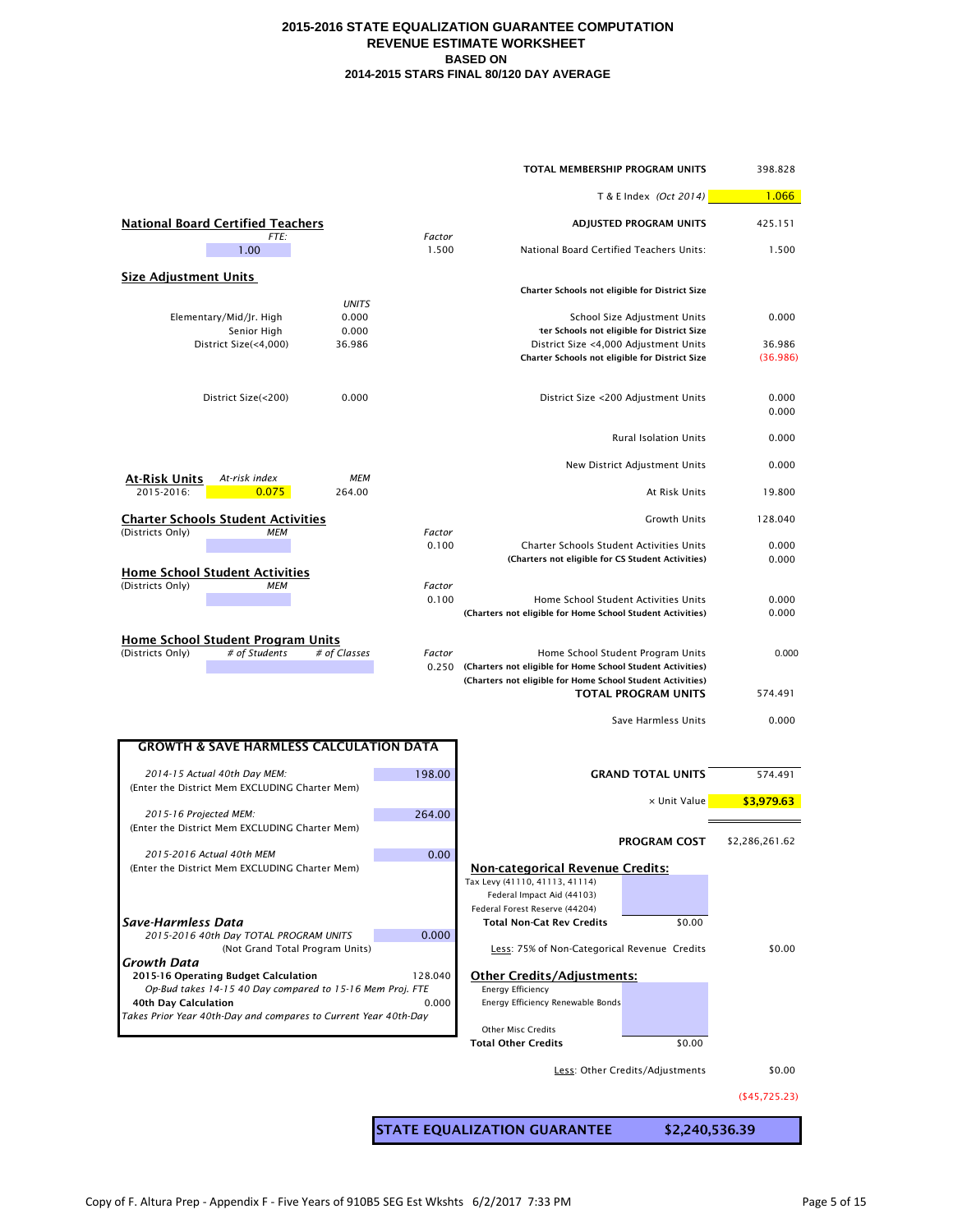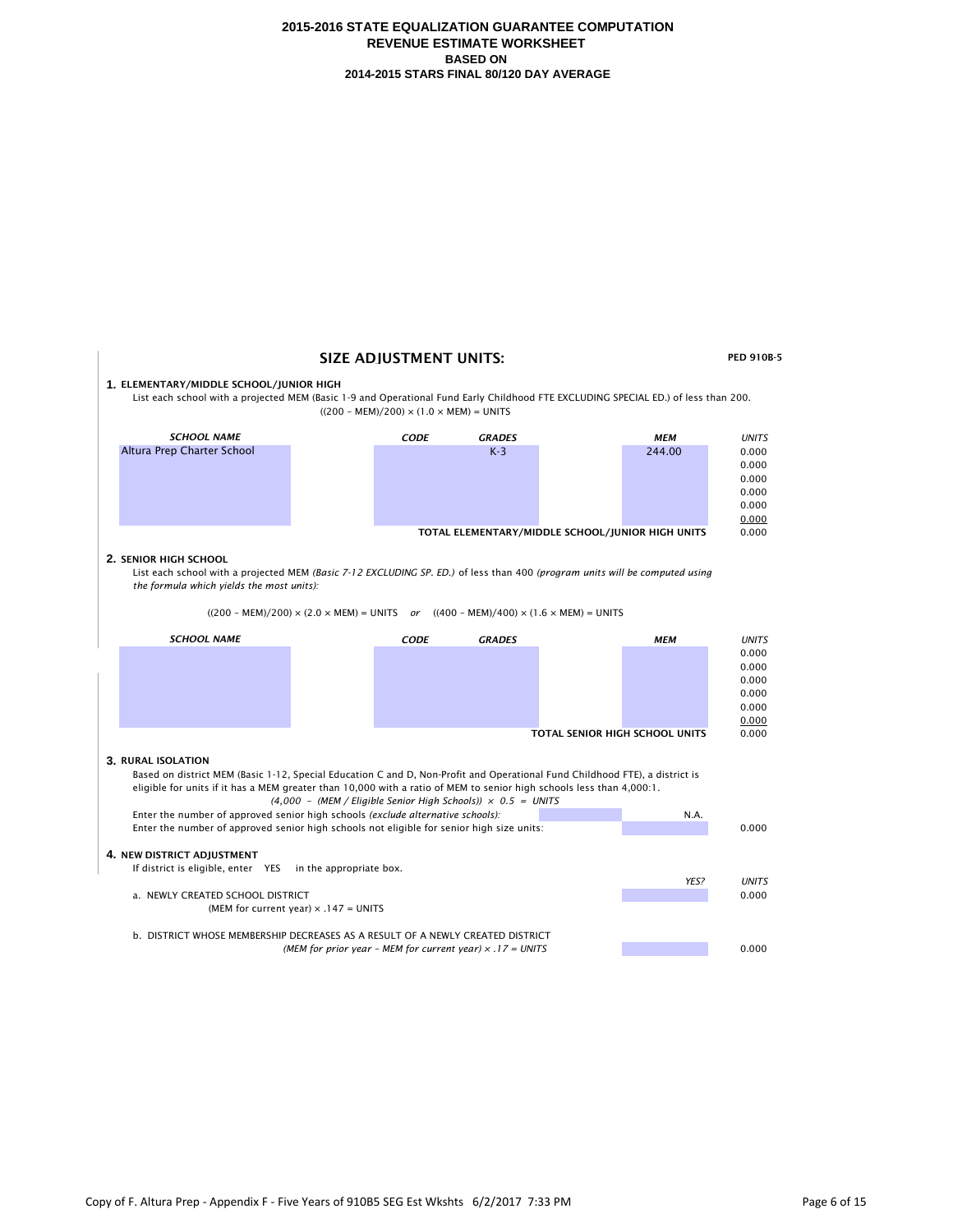| Altura Prep Charter School<br><b>Charter Name</b> |                                                                       |                     |                 | <b>Charter Number</b> |                         |                                       |                 |
|---------------------------------------------------|-----------------------------------------------------------------------|---------------------|-----------------|-----------------------|-------------------------|---------------------------------------|-----------------|
|                                                   |                                                                       |                     | C &             | D &                   |                         |                                       | <b>GRADE</b>    |
|                                                   | 3Y DD                                                                 | 4Y DD               | <b>C-GIFTED</b> | <b>D-GIFTED</b>       |                         | *BASIC                                | <b>TOTAL</b>    |
| <u>Kindergarten Program</u>                       |                                                                       |                     |                 |                       |                         |                                       | 0.00            |
| PRE-K<br><b>FDK</b>                               |                                                                       |                     | 2.00            | 3.00                  |                         | 61.00                                 | 66.00           |
| <b>Basic Program</b>                              |                                                                       |                     |                 |                       |                         |                                       |                 |
| Grade 1                                           |                                                                       |                     | 2.00            | 3.00                  |                         | 61.00                                 | 66.00           |
| Grade 2                                           |                                                                       |                     | 2.00            | 3.00                  |                         | 61.00                                 | 66.00           |
| Grade 3                                           |                                                                       |                     | 2.00            | 3.00                  |                         | 61.00                                 | 66.00           |
| Grade 4                                           |                                                                       |                     | 2.00            | 3.00                  |                         | 61.00                                 | 66.00           |
| Grade 5<br>Grade 6                                |                                                                       |                     |                 |                       |                         | 0.00<br>0.00                          | 0.00<br>0.00    |
| Grade 7                                           |                                                                       |                     |                 |                       |                         | 0.00                                  | 0.00            |
| Grade 8                                           |                                                                       |                     |                 |                       |                         | 0.00                                  | 0.00            |
| Grade 9                                           |                                                                       |                     |                 |                       |                         | 0.00                                  | 0.00            |
| Grade 10                                          |                                                                       |                     |                 |                       |                         | 0.00                                  | 0.00            |
| Grade 11                                          |                                                                       |                     |                 |                       |                         | 0.00                                  | 0.00            |
| Grade 12                                          |                                                                       |                     |                 |                       |                         | 0.00                                  | 0.00            |
| <b>Totals</b>                                     | 0.00                                                                  | 0.00                | 10.00           | 15.00                 |                         | 305.00                                |                 |
|                                                   | *INCLUDE STUDENTS RECEIVING A/B SERVICES                              |                     |                 |                       |                         | PRE-K FTE<br><b>TOTAL GRADES 1-12</b> | 66.00<br>264.00 |
|                                                   |                                                                       |                     |                 |                       |                         | <b>SUBTOTAL MEM</b>                   | 330.00          |
|                                                   | Is this a Charter School?                                             | Y                   |                 |                       |                         |                                       |                 |
|                                                   |                                                                       |                     |                 |                       |                         | <b>TOTAL MEM</b>                      | 330.00          |
|                                                   | Is this for the 40th Day?                                             | N                   |                 |                       |                         |                                       |                 |
|                                                   |                                                                       | <b>ECE</b>          | COST            | <b>PROGRAM</b>        |                         |                                       |                 |
|                                                   |                                                                       | <b>FTE</b>          | <b>INDEX</b>    | <b>UNITS</b>          |                         |                                       |                 |
| <b>Kindergarten</b>                               |                                                                       |                     |                 |                       |                         |                                       |                 |
| PRE-K and FDK                                     |                                                                       | 66.00               | 1.44            | 95.040                |                         | Kindergarten Units                    | 95.040          |
| <b>Basic Program (Grade Total)</b>                |                                                                       |                     |                 |                       |                         |                                       |                 |
| Grade 01                                          |                                                                       | 66.00               | 1.20            | 79.200                |                         |                                       |                 |
| Grade 02                                          |                                                                       | 66.00               | 1.18            | 77.880                |                         |                                       |                 |
| Grade 03                                          |                                                                       | 66.00               | 1.18            | 77.880                |                         |                                       |                 |
| Grade 04                                          |                                                                       | 66.00               | 1.045           | 68.970                |                         |                                       |                 |
| Grade 05                                          |                                                                       | 0.00                | 1.045           | 0.000                 |                         |                                       |                 |
| Grade 06                                          |                                                                       | 0.00                | 1.045           | 0.000                 |                         |                                       |                 |
| Grade 07<br>Grade 08                              | ×                                                                     | 0.00<br>0.00        | 1.25<br>1.25    | 0.000<br>0.000        |                         |                                       |                 |
| Grade 09                                          |                                                                       | 0.00                | 1.25            | 0.000                 |                         |                                       |                 |
| Grade 10                                          | $\,$ $\,$                                                             | 0.00                | 1.25            | 0.000                 |                         |                                       |                 |
| Grade 11                                          |                                                                       | 0.00                | 1.25            | 0.000                 |                         |                                       |                 |
| Grade 12                                          |                                                                       | 0.00                | 1.25            | 0.000                 |                         |                                       |                 |
|                                                   | * Includes Vocational Weighting                                       |                     |                 |                       |                         |                                       |                 |
| <b>Special Education</b>                          |                                                                       |                     |                 |                       |                         | Basic Program Units                   | 303.930         |
|                                                   | C & C-Gifted                                                          | <b>MEM</b><br>10.00 | Factor<br>1.00  | 10.000                |                         |                                       |                 |
|                                                   | D & D-Gifted                                                          | 15.00               | 2.00            | 30.000                |                         |                                       |                 |
|                                                   | 3 & 4 Yr. DD                                                          |                     | 2.00            | 0.000                 |                         |                                       |                 |
| A/B MEM (Reg/Gft & Inc 3Y&4Y-12th)                |                                                                       | 5.00                | 0.70            |                       | 3.500 Special Ed. Units | 43.500                                |                 |
|                                                   | <b>Adjusted Ancillary FTE</b>                                         | 0.0315              | 25.00           |                       | Ancillary FTE Units     | 0.788                                 |                 |
|                                                   | <b>Elementary Fine Arts Program</b>                                   |                     |                 |                       |                         | <b>Total Special Education Units</b>  | 44.288          |
|                                                   | <b>MEM</b>                                                            |                     | Factor          |                       |                         |                                       |                 |
|                                                   | 330.00                                                                |                     | 0.0500          |                       |                         | Fine Arts Program Units               | 16.500          |
| <b>Bilingual Program</b>                          |                                                                       |                     |                 |                       |                         |                                       |                 |
| <b>HOURS</b>                                      | МЕМ                                                                   | <b>FTE</b>          | Factor          |                       |                         |                                       |                 |
| $\mathbf{1}$                                      |                                                                       | 0.00                |                 |                       |                         |                                       |                 |
| $\overline{c}$                                    |                                                                       | 0.00                |                 |                       |                         |                                       |                 |
| 3                                                 |                                                                       | 0.00                |                 |                       |                         |                                       |                 |
| <b>Total Bilingual</b>                            | 0.00<br>(May not total more than the no. of students in grades K-12.) | 0.00                | 0.500           |                       |                         | <b>Bilingual Units</b>                | 0.000           |
|                                                   |                                                                       |                     |                 |                       |                         |                                       |                 |
| <b>Elementary P.E. Program</b>                    | <b>MEM</b>                                                            |                     | Factor          |                       |                         |                                       |                 |
|                                                   | 330.00                                                                |                     | 0.060           |                       |                         | Elementary P.E. Units                 | 19.800          |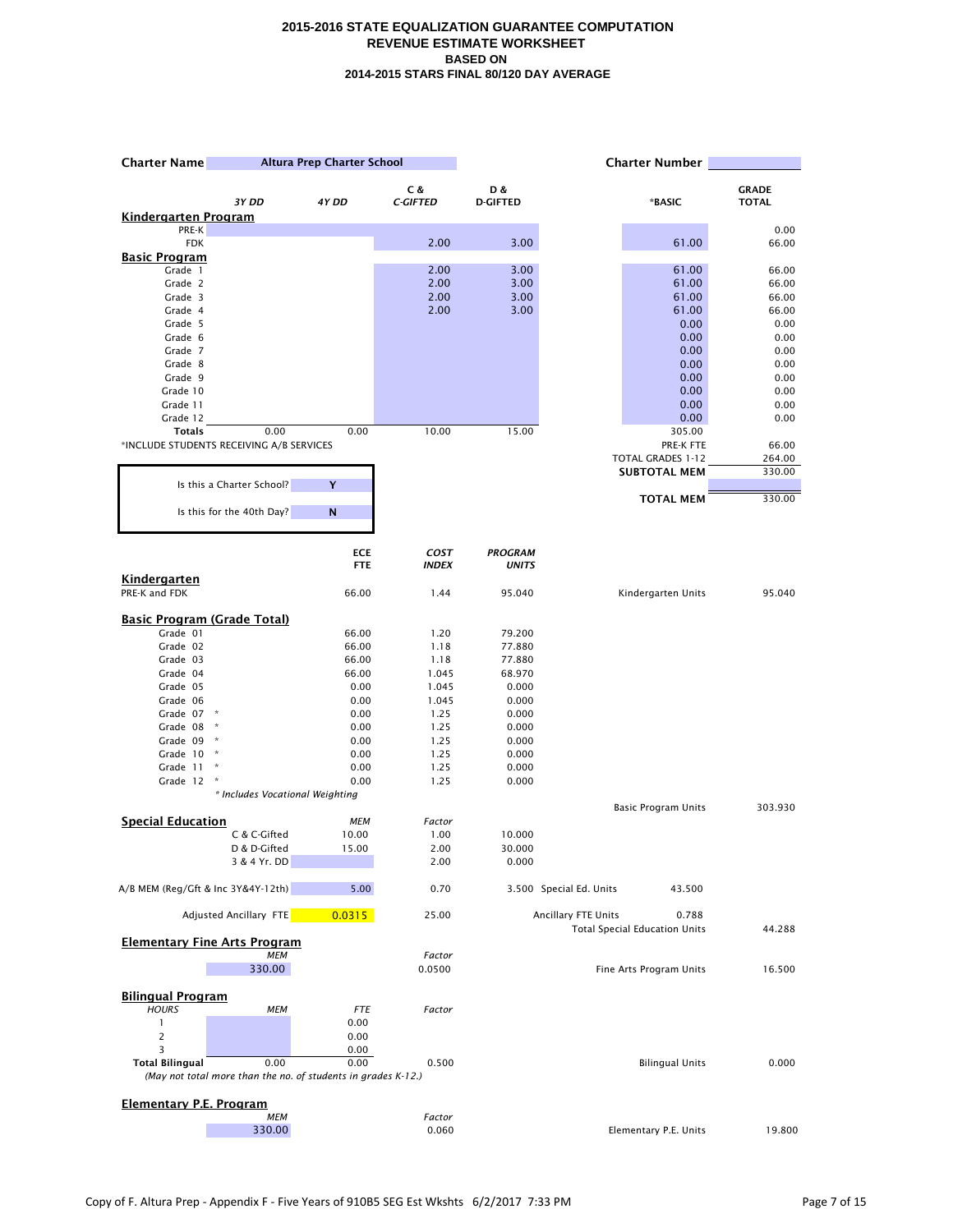|                                                                                                   |                 | TOTAL MEMBERSHIP PROGRAM UNITS                                                                     |                                                                            | 479.558            |
|---------------------------------------------------------------------------------------------------|-----------------|----------------------------------------------------------------------------------------------------|----------------------------------------------------------------------------|--------------------|
|                                                                                                   |                 |                                                                                                    | T & E Index (Oct 2014)                                                     | 1.066              |
| <b>National Board Certified Teachers</b>                                                          |                 |                                                                                                    | ADJUSTED PROGRAM UNITS                                                     | 511.209            |
| FTE:<br>1.00                                                                                      | Factor<br>1.500 | National Board Certified Teachers Units:                                                           |                                                                            | 1.500              |
| <b>Size Adjustment Units</b>                                                                      |                 |                                                                                                    |                                                                            |                    |
| <b>UNITS</b>                                                                                      |                 | Charter Schools not eligible for District Size                                                     |                                                                            |                    |
| Elementary/Mid/Jr. High<br>0.000<br>0.000<br>Senior High                                          |                 |                                                                                                    | School Size Adjustment Units<br>ter Schools not eligible for District Size | 0.000              |
| District Size(<4,000)<br>45.416                                                                   |                 | District Size <4,000 Adjustment Units<br>Charter Schools not eligible for District Size            |                                                                            | 45.416<br>(45.416) |
| 0.000<br>District Size(<200)                                                                      |                 |                                                                                                    | District Size <200 Adjustment Units                                        | 0.000<br>0.000     |
|                                                                                                   |                 |                                                                                                    | <b>Rural Isolation Units</b>                                               | 0.000              |
|                                                                                                   |                 |                                                                                                    | New District Adjustment Units                                              | 0.000              |
| <b>MEM</b><br><u>At-Risk Units</u><br>At-risk index<br>2015-2016:<br>0.075<br>330.00              |                 |                                                                                                    | At Risk Units                                                              | 24.750             |
| <b>Charter Schools Student Activities</b>                                                         |                 |                                                                                                    | Growth Units                                                               | 127.050            |
| (Districts Only)<br><b>MEM</b>                                                                    | Factor<br>0.100 | Charter Schools Student Activities Units                                                           |                                                                            | 0.000              |
| <b>Home School Student Activities</b>                                                             |                 | (Charters not eligible for CS Student Activities)                                                  |                                                                            | 0.000              |
| (Districts Only)<br><b>MEM</b>                                                                    | Factor<br>0.100 | Home School Student Activities Units<br>(Charters not eligible for Home School Student Activities) |                                                                            | 0.000<br>0.000     |
| <b>Home School Student Program Units</b><br>(Districts Only)<br># of Students<br># of Classes     | Factor          | 0.250 (Charters not eligible for Home School Student Activities)                                   | Home School Student Program Units                                          | 0.000              |
|                                                                                                   |                 | (Charters not eligible for Home School Student Activities)                                         | <b>TOTAL PROGRAM UNITS</b>                                                 | 664.509            |
|                                                                                                   |                 |                                                                                                    | Save Harmless Units                                                        | 0.000              |
| <b>GROWTH &amp; SAVE HARMLESS CALCULATION DATA</b>                                                |                 |                                                                                                    |                                                                            |                    |
| 2014-15 Actual 40th Day MEM:                                                                      | 264.00          |                                                                                                    | <b>GRAND TOTAL UNITS</b>                                                   | 664.509            |
| (Enter the District Mem EXCLUDING Charter Mem)                                                    |                 |                                                                                                    | x Unit Value                                                               | \$3,979.63         |
| 2015-16 Projected MEM:<br>(Enter the District Mem EXCLUDING Charter Mem)                          | 330.00          |                                                                                                    |                                                                            |                    |
| 2015-2016 Actual 40th MEM                                                                         | 0.00            |                                                                                                    | <b>PROGRAM COST</b>                                                        | \$2,644,499.95     |
| (Enter the District Mem EXCLUDING Charter Mem)                                                    |                 | <b>Non-categorical Revenue Credits:</b><br>Tax Levy (41110, 41113, 41114)                          |                                                                            |                    |
|                                                                                                   |                 | Federal Impact Aid (44103)<br>Federal Forest Reserve (44204)                                       |                                                                            |                    |
| Save-Harmless Data<br>2015-2016 40th Day TOTAL PROGRAM UNITS                                      | 0.000           | <b>Total Non-Cat Rev Credits</b>                                                                   | \$0.00                                                                     |                    |
| (Not Grand Total Program Units)<br>Growth Data                                                    |                 | Less: 75% of Non-Categorical Revenue Credits                                                       |                                                                            | \$0.00             |
| 2015-16 Operating Budget Calculation<br>Op-Bud takes 14-15 40 Day compared to 15-16 Mem Proj. FTE | 127.050         | <b>Other Credits/Adjustments:</b><br><b>Energy Efficiency</b>                                      |                                                                            |                    |
| <b>40th Day Calculation</b>                                                                       | 0.000           | Energy Efficiency Renewable Bonds                                                                  |                                                                            |                    |
| Takes Prior Year 40th-Day and compares to Current Year 40th-Day                                   |                 | <b>Other Misc Credits</b>                                                                          |                                                                            |                    |
|                                                                                                   |                 | <b>Total Other Credits</b>                                                                         | \$0.00                                                                     |                    |
|                                                                                                   |                 |                                                                                                    | Less: Other Credits/Adjustments                                            | \$0.00             |
|                                                                                                   |                 |                                                                                                    |                                                                            | ( \$52, 890.00)    |
|                                                                                                   |                 | <b>STATE EQUALIZATION GUARANTEE</b>                                                                | \$2,591,609.95                                                             |                    |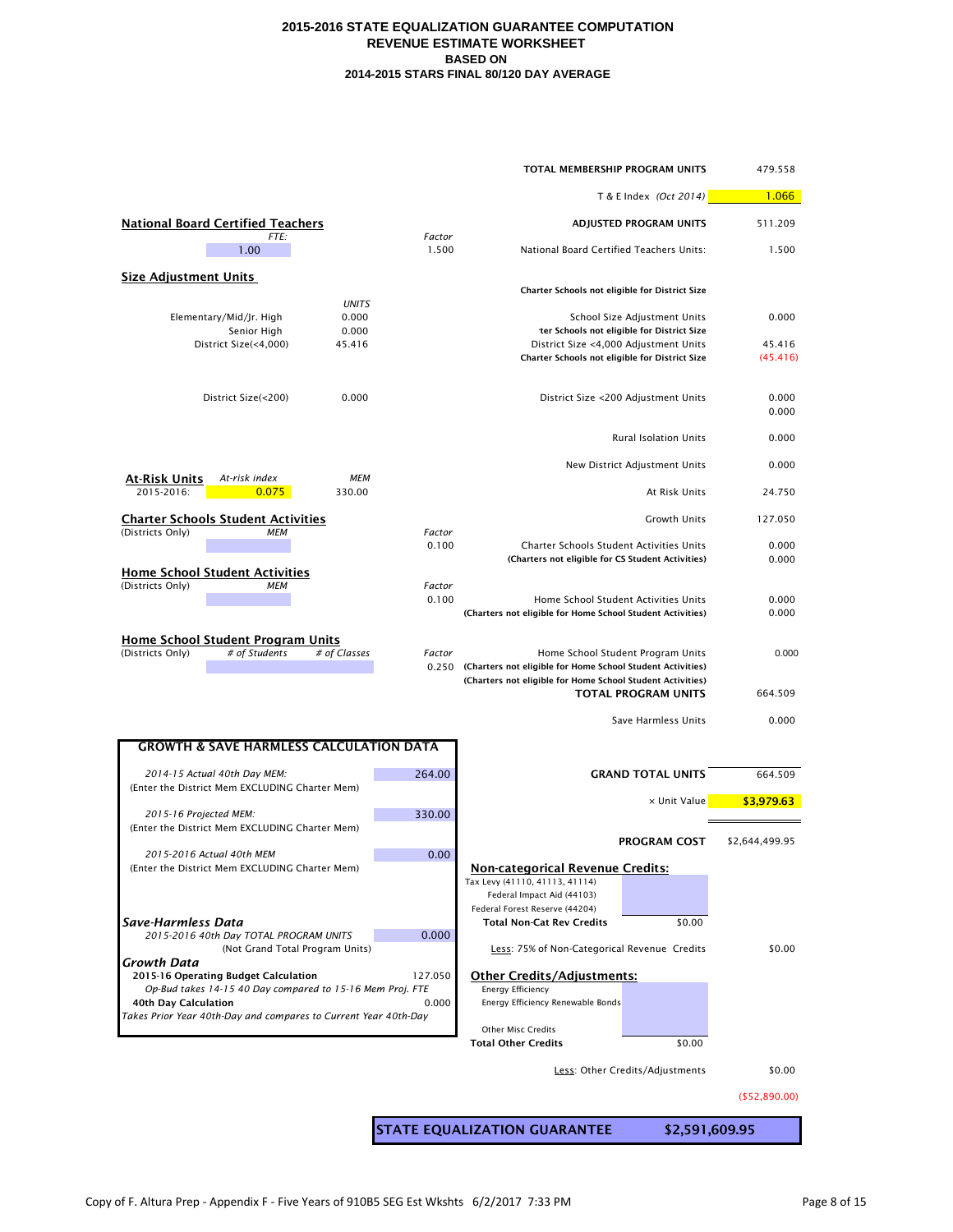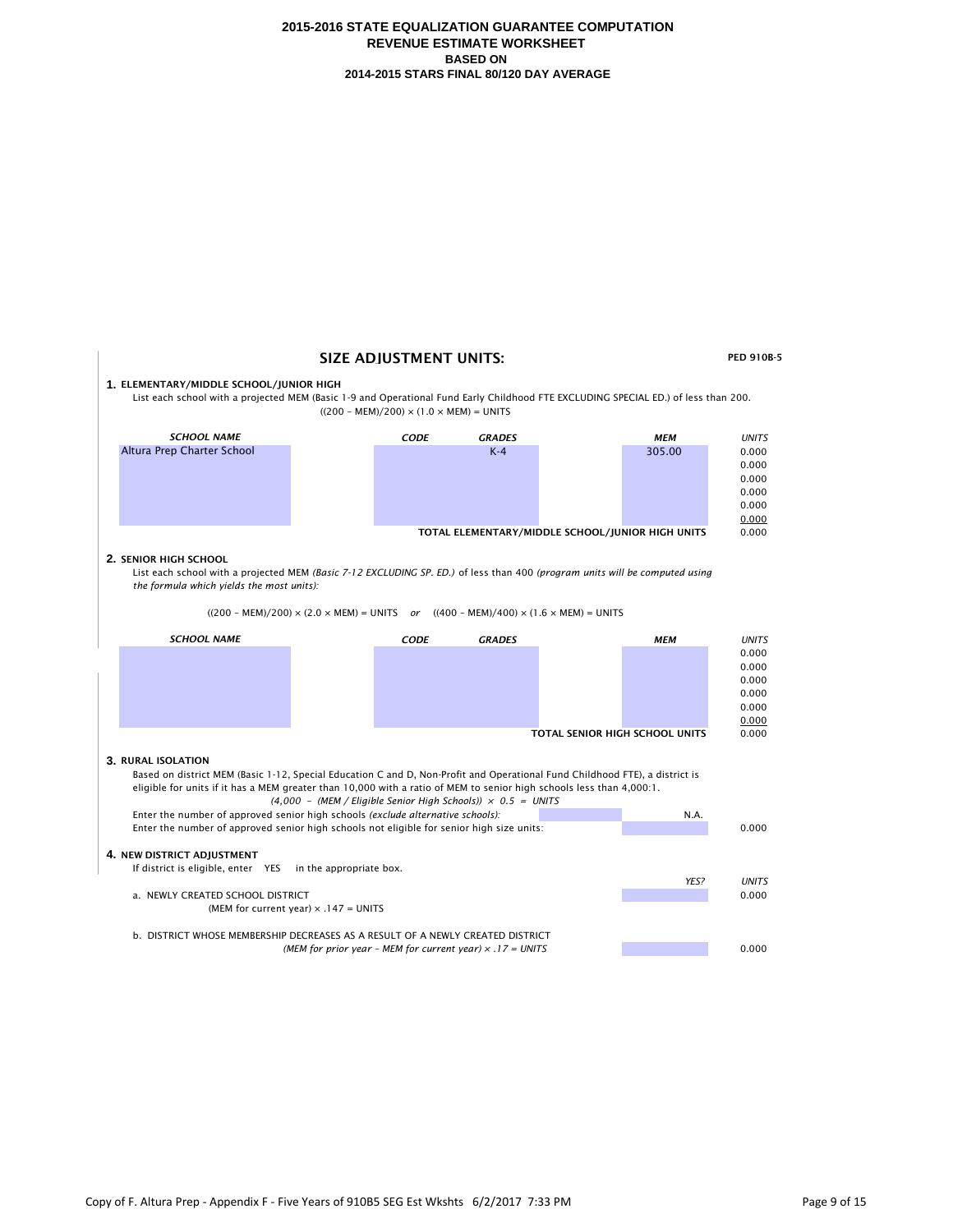| <b>Altura Prep Charter School</b><br><b>Charter Name</b>  |                                                               |                     |                  | <b>Charter Number</b> |                         |                                      |                |
|-----------------------------------------------------------|---------------------------------------------------------------|---------------------|------------------|-----------------------|-------------------------|--------------------------------------|----------------|
|                                                           |                                                               |                     | C &              | D &                   |                         |                                      | <b>GRADE</b>   |
|                                                           | 3Y DD                                                         | 4Y DD               | <b>C-GIFTED</b>  | <b>D-GIFTED</b>       |                         | *BASIC                               | <b>TOTAL</b>   |
| <u>Kindergarten Program</u><br>PRE-K                      |                                                               |                     |                  |                       |                         |                                      | 0.00           |
| <b>FDK</b>                                                |                                                               |                     | 2.00             | 3.00                  |                         | 61.00                                | 66.00          |
| <b>Basic Program</b>                                      |                                                               |                     |                  |                       |                         |                                      |                |
| Grade 1                                                   |                                                               |                     | 2.00             | 3.00                  |                         | 61.00                                | 66.00          |
| Grade 2                                                   |                                                               |                     | 2.00             | 3.00                  |                         | 61.00                                | 66.00          |
| Grade 3                                                   |                                                               |                     | 2.00             | 3.00                  |                         | 61.00                                | 66.00          |
| Grade 4<br>Grade 5                                        |                                                               |                     | 2.00<br>2.00     | 3.00<br>3.00          |                         | 61.00<br>61.00                       | 66.00<br>66.00 |
| Grade 6                                                   |                                                               |                     |                  |                       |                         | 0.00                                 | 0.00           |
| Grade 7                                                   |                                                               |                     |                  |                       |                         | 0.00                                 | 0.00           |
| Grade 8                                                   |                                                               |                     |                  |                       |                         | 0.00                                 | 0.00           |
| Grade 9                                                   |                                                               |                     |                  |                       |                         | 0.00                                 | 0.00           |
| Grade 10                                                  |                                                               |                     |                  |                       |                         | 0.00                                 | 0.00           |
| Grade 11                                                  |                                                               |                     |                  |                       |                         | 0.00                                 | 0.00           |
| Grade 12                                                  |                                                               |                     |                  |                       |                         | 0.00                                 | 0.00           |
| <b>Totals</b><br>*INCLUDE STUDENTS RECEIVING A/B SERVICES | 0.00                                                          | 0.00                | 12.00            | 18.00                 |                         | 366.00<br>PRE-K FTE                  | 66.00          |
|                                                           |                                                               |                     |                  |                       |                         | <b>TOTAL GRADES 1-12</b>             | 330.00         |
|                                                           |                                                               |                     |                  |                       |                         | <b>SUBTOTAL MEM</b>                  | 396.00         |
|                                                           | Is this a Charter School?                                     | Y                   |                  |                       |                         |                                      |                |
|                                                           | Is this for the 40th Day?                                     | N                   |                  |                       |                         | <b>TOTAL MEM</b>                     | 396.00         |
|                                                           |                                                               |                     |                  |                       |                         |                                      |                |
|                                                           |                                                               | <b>ECE</b>          | <b>COST</b>      | <b>PROGRAM</b>        |                         |                                      |                |
|                                                           |                                                               | <b>FTE</b>          | <b>INDEX</b>     | <b>UNITS</b>          |                         |                                      |                |
| Kindergarten<br>PRE-K and FDK                             |                                                               | 66.00               | 1.44             | 95.040                |                         | Kindergarten Units                   | 95.040         |
| <b>Basic Program (Grade Total)</b>                        |                                                               |                     |                  |                       |                         |                                      |                |
| Grade 01                                                  |                                                               | 66.00               | 1.20             | 79.200                |                         |                                      |                |
| Grade 02                                                  |                                                               | 66.00               | 1.18             | 77.880                |                         |                                      |                |
| Grade 03                                                  |                                                               | 66.00               | 1.18             | 77.880                |                         |                                      |                |
| Grade 04                                                  |                                                               | 66.00               | 1.045            | 68.970                |                         |                                      |                |
| Grade 05                                                  |                                                               | 66.00               | 1.045            | 68.970                |                         |                                      |                |
| Grade 06                                                  |                                                               | 0.00                | 1.045            | 0.000                 |                         |                                      |                |
| Grade 07                                                  | $\mathbf{x}$                                                  | 0.00<br>0.00        | 1.25             | 0.000                 |                         |                                      |                |
| Grade 08<br>Grade 09                                      |                                                               | 0.00                | 1.25<br>1.25     | 0.000<br>0.000        |                         |                                      |                |
| Grade 10                                                  | $\mathcal{R}$                                                 | 0.00                | 1.25             | 0.000                 |                         |                                      |                |
| Grade 11                                                  | $\boldsymbol{\kappa}$                                         | 0.00                | 1.25             | 0.000                 |                         |                                      |                |
| Grade 12                                                  |                                                               | 0.00                | 1.25             | 0.000                 |                         |                                      |                |
|                                                           | * Includes Vocational Weighting                               |                     |                  |                       |                         |                                      |                |
|                                                           |                                                               |                     |                  |                       |                         | <b>Basic Program Units</b>           | 372.900        |
| <b>Special Education</b>                                  | C & C-Gifted                                                  | <b>MEM</b><br>12.00 | Factor<br>1.00   | 12.000                |                         |                                      |                |
|                                                           | D & D-Gifted                                                  | 18.00               | 2.00             | 36.000                |                         |                                      |                |
|                                                           | 3 & 4 Yr. DD                                                  |                     | 2.00             | 0.000                 |                         |                                      |                |
| A/B MEM (Reg/Gft & Inc 3Y&4Y-12th)                        |                                                               | 0.00                | 0.70             |                       | 0.000 Special Ed. Units | 48.000                               |                |
|                                                           | Adjusted Ancillary FTE                                        | 0.0315              | 25.00            |                       | Ancillary FTE Units     | 0.788                                |                |
| <b>Elementary Fine Arts Program</b>                       |                                                               |                     |                  |                       |                         | <b>Total Special Education Units</b> | 48.788         |
|                                                           | <b>MEM</b><br>396.00                                          |                     | Factor<br>0.0500 |                       |                         | Fine Arts Program Units              | 19.800         |
|                                                           |                                                               |                     |                  |                       |                         |                                      |                |
| <b>Bilingual Program</b>                                  |                                                               |                     |                  |                       |                         |                                      |                |
| <b>HOURS</b>                                              | <b>MEM</b>                                                    | <b>FTE</b>          | Factor           |                       |                         |                                      |                |
| $\mathbf{1}$                                              |                                                               | 0.00                |                  |                       |                         |                                      |                |
| $\overline{c}$<br>3                                       |                                                               | 0.00                |                  |                       |                         |                                      |                |
| <b>Total Bilingual</b>                                    | 0.00                                                          | 0.00<br>0.00        | 0.500            |                       |                         | <b>Bilingual Units</b>               | 0.000          |
|                                                           | (May not total more than the no. of students in grades K-12.) |                     |                  |                       |                         |                                      |                |
| <b>Elementary P.E. Program</b>                            |                                                               |                     |                  |                       |                         |                                      |                |
|                                                           | MEM                                                           |                     | Factor           |                       |                         |                                      |                |
|                                                           | 396.00                                                        |                     | 0.060            |                       |                         | Elementary P.E. Units                | 23.760         |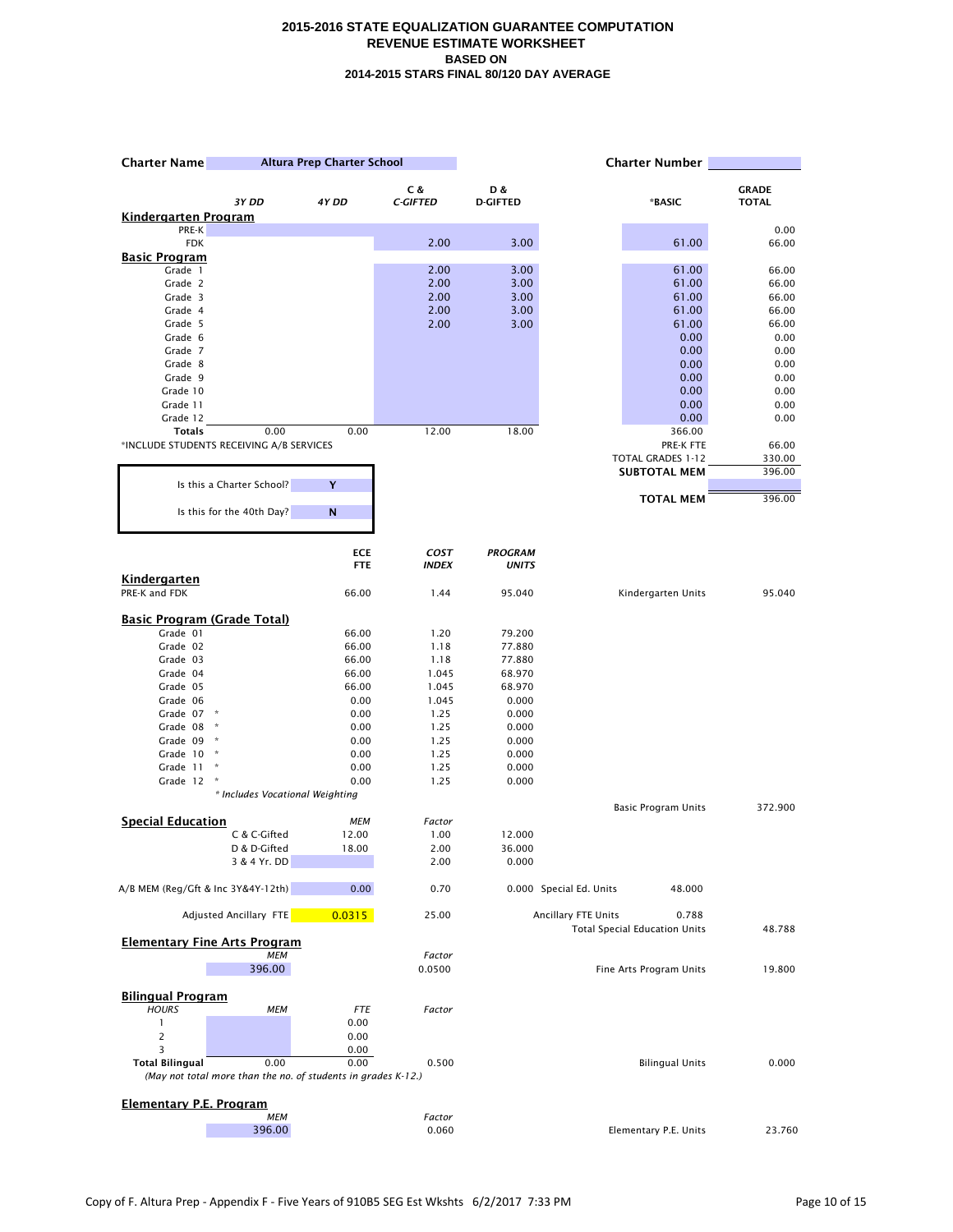|                                                                                                   |                 | TOTAL MEMBERSHIP PROGRAM UNITS                                                                                           |                                                                            | 560.288            |
|---------------------------------------------------------------------------------------------------|-----------------|--------------------------------------------------------------------------------------------------------------------------|----------------------------------------------------------------------------|--------------------|
|                                                                                                   |                 | T & E Index (Oct 2014)                                                                                                   | 1.066                                                                      |                    |
| <b>National Board Certified Teachers</b>                                                          |                 |                                                                                                                          | ADJUSTED PROGRAM UNITS                                                     | 597.267            |
| FTE:<br>1.00                                                                                      | Factor<br>1.500 | National Board Certified Teachers Units:                                                                                 |                                                                            | 1.500              |
| <b>Size Adjustment Units</b>                                                                      |                 |                                                                                                                          |                                                                            |                    |
| <b>UNITS</b>                                                                                      |                 | Charter Schools not eligible for District Size                                                                           |                                                                            |                    |
| Elementary/Mid/Jr. High<br>0.000<br>0.000<br>Senior High                                          |                 |                                                                                                                          | School Size Adjustment Units<br>ter Schools not eligible for District Size | 0.000              |
| District Size(<4,000)<br>53.519                                                                   |                 | District Size <4,000 Adjustment Units<br>Charter Schools not eligible for District Size                                  |                                                                            | 53.519<br>(53.519) |
| 0.000<br>District Size(<200)                                                                      |                 |                                                                                                                          | District Size <200 Adjustment Units                                        | 0.000<br>0.000     |
|                                                                                                   |                 |                                                                                                                          | <b>Rural Isolation Units</b>                                               | 0.000              |
| <b>MEM</b><br><u>At-Risk Units</u><br>At-risk index                                               |                 |                                                                                                                          | New District Adjustment Units                                              | 0.000              |
| 2015-2016:<br>0.075<br>396.00                                                                     |                 |                                                                                                                          | At Risk Units                                                              | 29.700             |
| <b>Charter Schools Student Activities</b><br>(Districts Only)<br>MEM                              | Factor          |                                                                                                                          | <b>Growth Units</b>                                                        | 126.060            |
|                                                                                                   | 0.100           | Charter Schools Student Activities Units<br>(Charters not eligible for CS Student Activities)                            |                                                                            | 0.000<br>0.000     |
| <b>Home School Student Activities</b><br>(Districts Only)<br><b>MEM</b>                           | Factor          |                                                                                                                          |                                                                            |                    |
|                                                                                                   | 0.100           | Home School Student Activities Units<br>(Charters not eligible for Home School Student Activities)                       |                                                                            | 0.000<br>0.000     |
| <b>Home School Student Program Units</b>                                                          |                 |                                                                                                                          |                                                                            |                    |
| (Districts Only)<br># of Students<br># of Classes                                                 | Factor<br>0.250 | (Charters not eligible for Home School Student Activities)<br>(Charters not eligible for Home School Student Activities) | Home School Student Program Units<br>TOTAL PROGRAM UNITS                   | 0.000<br>754.527   |
|                                                                                                   |                 |                                                                                                                          |                                                                            |                    |
|                                                                                                   |                 |                                                                                                                          | Save Harmless Units                                                        | 0.000              |
| <b>GROWTH &amp; SAVE HARMLESS CALCULATION DATA</b>                                                |                 |                                                                                                                          |                                                                            |                    |
| 2014-15 Actual 40th Day MEM:<br>(Enter the District Mem EXCLUDING Charter Mem)                    | 330.00          |                                                                                                                          | <b>GRAND TOTAL UNITS</b>                                                   | 754.527            |
| 2015-16 Projected MEM:                                                                            | 396.00          |                                                                                                                          | x Unit Value                                                               | \$3,979.63         |
| (Enter the District Mem EXCLUDING Charter Mem)                                                    |                 |                                                                                                                          | <b>PROGRAM COST</b>                                                        | \$3,002,738.29     |
| 2015-2016 Actual 40th MEM<br>(Enter the District Mem EXCLUDING Charter Mem)                       | 0.00            | <b>Non-categorical Revenue Credits:</b>                                                                                  |                                                                            |                    |
|                                                                                                   |                 | Tax Levy (41110, 41113, 41114)<br>Federal Impact Aid (44103)                                                             |                                                                            |                    |
|                                                                                                   |                 | Federal Forest Reserve (44204)                                                                                           |                                                                            |                    |
| Save-Harmless Data<br>2015-2016 40th Day TOTAL PROGRAM UNITS                                      | 0.000           | Total Non-Cat Rev Credits                                                                                                | \$0.00                                                                     |                    |
| (Not Grand Total Program Units)<br>Growth Data                                                    |                 | Less: 75% of Non-Categorical Revenue Credits                                                                             |                                                                            | \$0.00             |
| 2015-16 Operating Budget Calculation<br>Op-Bud takes 14-15 40 Day compared to 15-16 Mem Proj. FTE | 126.060         | <b>Other Credits/Adjustments:</b><br><b>Energy Efficiency</b>                                                            |                                                                            |                    |
| 40th Day Calculation<br>Takes Prior Year 40th-Day and compares to Current Year 40th-Day           | 0.000           | Energy Efficiency Renewable Bonds                                                                                        |                                                                            |                    |
|                                                                                                   |                 | Other Misc Credits<br><b>Total Other Credits</b>                                                                         | \$0.00                                                                     |                    |
|                                                                                                   |                 |                                                                                                                          | Less: Other Credits/Adjustments                                            | \$0.00             |
|                                                                                                   |                 |                                                                                                                          |                                                                            |                    |
|                                                                                                   |                 |                                                                                                                          |                                                                            | ( \$60,054.77)     |
|                                                                                                   |                 | <b>STATE EQUALIZATION GUARANTEE</b>                                                                                      | \$2,942,683.52                                                             |                    |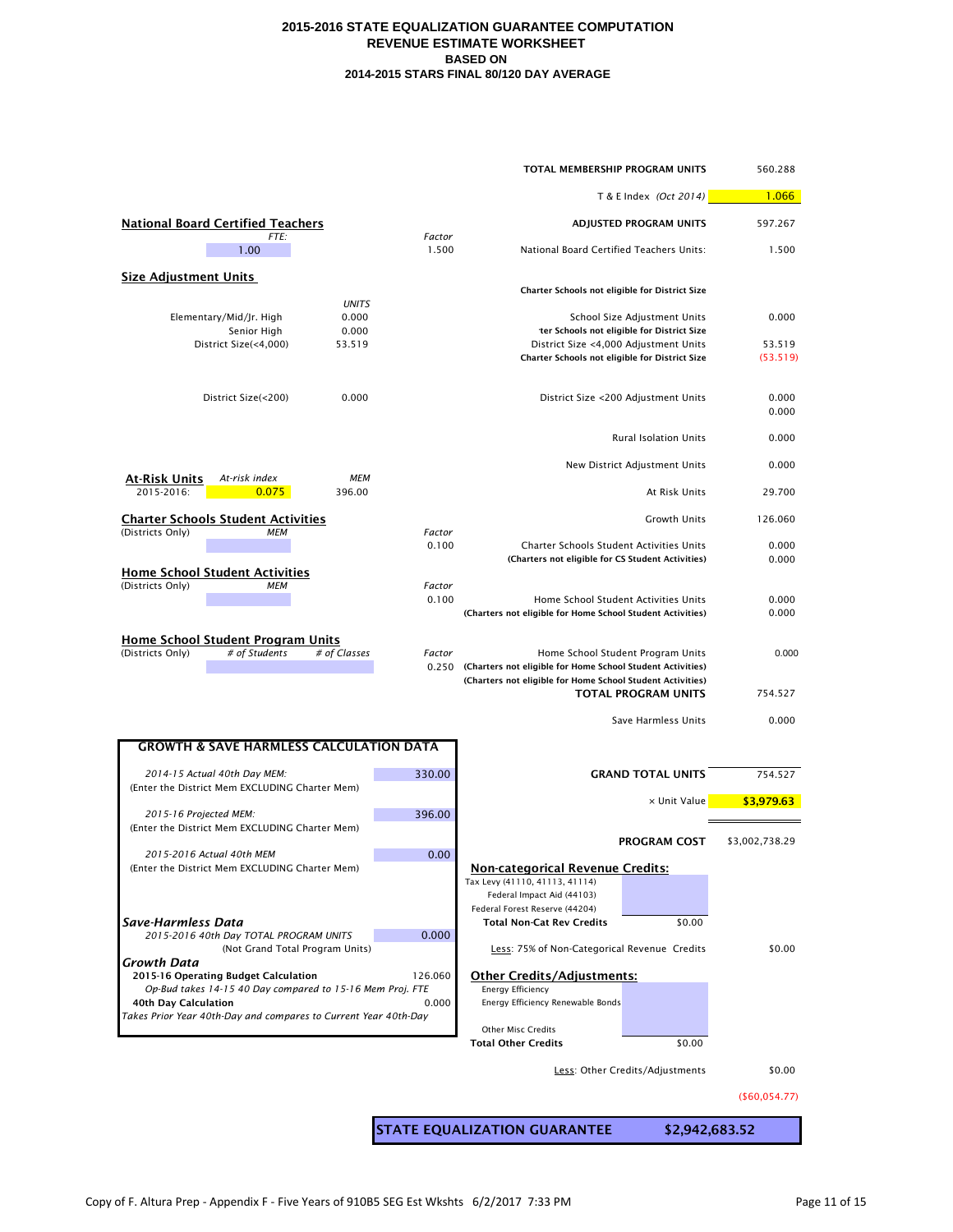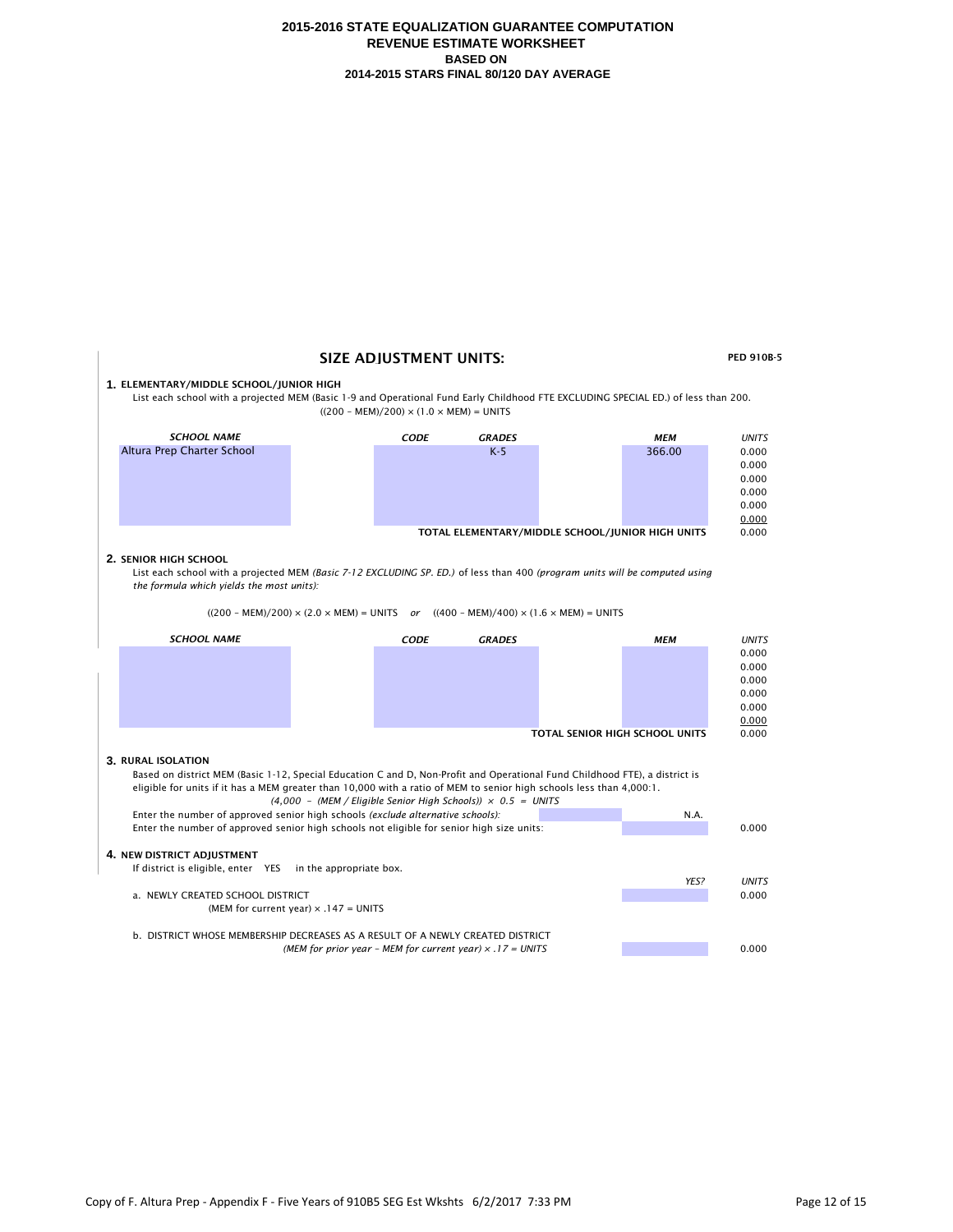| <b>Charter Name</b>                            | Altura Prep Charter School                                    |              | <b>Charter Number</b> |                 |                            |                                               |                |
|------------------------------------------------|---------------------------------------------------------------|--------------|-----------------------|-----------------|----------------------------|-----------------------------------------------|----------------|
|                                                |                                                               |              | C &                   | D &             |                            |                                               | <b>GRADE</b>   |
|                                                | 3Y DD                                                         | 4Y DD        | <b>C-GIFTED</b>       | <b>D-GIFTED</b> |                            | *BASIC                                        | <b>TOTAL</b>   |
| <b>Kindergarten Program</b><br>PRE-K           |                                                               |              |                       |                 |                            |                                               | 0.00           |
| <b>FDK</b>                                     |                                                               |              | 2.00                  | 3.00            |                            | 61.00                                         | 66.00          |
| <b>Basic Program</b>                           |                                                               |              |                       |                 |                            |                                               |                |
| Grade 1                                        |                                                               |              | 2.00                  | 3.00            |                            | 61.00                                         | 66.00          |
| Grade 2                                        |                                                               |              | 2.00                  | 3.00            |                            | 61.00                                         | 66.00          |
| Grade 3<br>Grade 4                             |                                                               |              | 2.00<br>2.00          | 3.00<br>3.00    |                            | 61.00<br>61.00                                | 66.00<br>66.00 |
| Grade 5                                        |                                                               |              | 2.00                  | 3.00            |                            | 61.00                                         | 66.00          |
| Grade 6                                        |                                                               |              |                       |                 |                            | 0.00                                          | 0.00           |
| Grade 7                                        |                                                               |              |                       |                 |                            | 0.00                                          | 0.00           |
| Grade 8                                        |                                                               |              |                       |                 |                            | 0.00                                          | 0.00           |
| Grade 9                                        |                                                               |              |                       |                 |                            | 0.00                                          | 0.00           |
| Grade 10<br>Grade 11                           |                                                               |              |                       |                 |                            | 0.00<br>0.00                                  | 0.00<br>0.00   |
| Grade 12                                       |                                                               |              |                       |                 |                            | 0.00                                          | 0.00           |
| <b>Totals</b>                                  | 0.00                                                          | 0.00         | 12.00                 | 18.00           |                            | 366.00                                        |                |
|                                                | *INCLUDE STUDENTS RECEIVING A/B SERVICES                      |              |                       |                 |                            | PRE-K FTE                                     | 66.00          |
|                                                |                                                               |              |                       |                 |                            | <b>TOTAL GRADES 1-12</b>                      | 330.00         |
|                                                |                                                               |              |                       |                 |                            | <b>SUBTOTAL MEM</b>                           | 396.00         |
|                                                | Is this a Charter School?                                     | Y            |                       |                 |                            | <b>TOTAL MEM</b>                              | 396.00         |
|                                                | Is this for the 40th Day?                                     | N            |                       |                 |                            |                                               |                |
|                                                |                                                               | <b>ECE</b>   | <b>COST</b>           | <b>PROGRAM</b>  |                            |                                               |                |
|                                                |                                                               | <b>FTE</b>   | <b>INDEX</b>          | <b>UNITS</b>    |                            |                                               |                |
| Kindergarten                                   |                                                               |              |                       |                 |                            |                                               |                |
| PRE-K and FDK                                  |                                                               | 66.00        | 1.44                  | 95.040          |                            | Kindergarten Units                            | 95.040         |
|                                                |                                                               |              |                       |                 |                            |                                               |                |
| <b>Basic Program (Grade Total)</b><br>Grade 01 |                                                               | 66.00        | 1.20                  | 79.200          |                            |                                               |                |
| Grade 02                                       |                                                               | 66.00        | 1.18                  | 77.880          |                            |                                               |                |
| Grade 03                                       |                                                               | 66.00        | 1.18                  | 77.880          |                            |                                               |                |
| Grade 04                                       |                                                               | 66.00        | 1.045                 | 68.970          |                            |                                               |                |
| Grade 05                                       |                                                               | 66.00        | 1.045                 | 68.970          |                            |                                               |                |
| Grade 06                                       |                                                               | 0.00         | 1.045                 | 0.000           |                            |                                               |                |
| Grade 07<br>Grade 08                           | $\,$ $\,$ $\,$                                                | 0.00<br>0.00 | 1.25<br>1.25          | 0.000<br>0.000  |                            |                                               |                |
| Grade 09                                       |                                                               | 0.00         | 1.25                  | 0.000           |                            |                                               |                |
| Grade 10                                       | $\,$ $\,$ $\,$                                                | 0.00         | 1.25                  | 0.000           |                            |                                               |                |
| Grade 11                                       | Ŕ                                                             | 0.00         | 1.25                  | 0.000           |                            |                                               |                |
| Grade 12                                       |                                                               | 0.00         | 1.25                  | 0.000           |                            |                                               |                |
|                                                | * Includes Vocational Weighting                               |              |                       |                 |                            |                                               |                |
| <b>Special Education</b>                       |                                                               | <b>MEM</b>   | Factor                |                 |                            | <b>Basic Program Units</b>                    | 372.900        |
|                                                | C & C-Gifted                                                  | 12.00        | 1.00                  | 12.000          |                            |                                               |                |
|                                                | D & D-Gifted                                                  | 18.00        | 2.00                  | 36.000          |                            |                                               |                |
|                                                | 3 & 4 Yr. DD                                                  |              | 2.00                  | 0.000           |                            |                                               |                |
| A/B MEM (Reg/Gft & Inc 3Y&4Y-12th)             |                                                               | 0.00         | 0.70                  |                 | 0.000 Special Ed. Units    | 48.000                                        |                |
|                                                | <b>Adjusted Ancillary FTE</b>                                 | 0.0315       | 25.00                 |                 | <b>Ancillary FTE Units</b> | 0.788<br><b>Total Special Education Units</b> | 48.788         |
|                                                | <b>Elementary Fine Arts Program</b>                           |              |                       |                 |                            |                                               |                |
|                                                | <b>MEM</b>                                                    |              | Factor                |                 |                            |                                               |                |
|                                                | 396.00                                                        |              | 0.0500                |                 |                            | Fine Arts Program Units                       | 19.800         |
|                                                |                                                               |              |                       |                 |                            |                                               |                |
| <b>Bilingual Program</b><br><b>HOURS</b>       | <b>MEM</b>                                                    | <b>FTE</b>   | Factor                |                 |                            |                                               |                |
| 1                                              |                                                               | 0.00         |                       |                 |                            |                                               |                |
| $\overline{c}$                                 |                                                               | 0.00         |                       |                 |                            |                                               |                |
| 3                                              |                                                               | 0.00         |                       |                 |                            |                                               |                |
| <b>Total Bilingual</b>                         | 0.00                                                          | 0.00         | 0.500                 |                 |                            | <b>Bilingual Units</b>                        | 0.000          |
|                                                | (May not total more than the no. of students in grades K-12.) |              |                       |                 |                            |                                               |                |
| <b>Elementary P.E. Program</b>                 |                                                               |              |                       |                 |                            |                                               |                |
|                                                | <b>MEM</b>                                                    |              | Factor                |                 |                            |                                               |                |
|                                                | 396.00                                                        |              | 0.060                 |                 |                            | Elementary P.E. Units                         | 23.760         |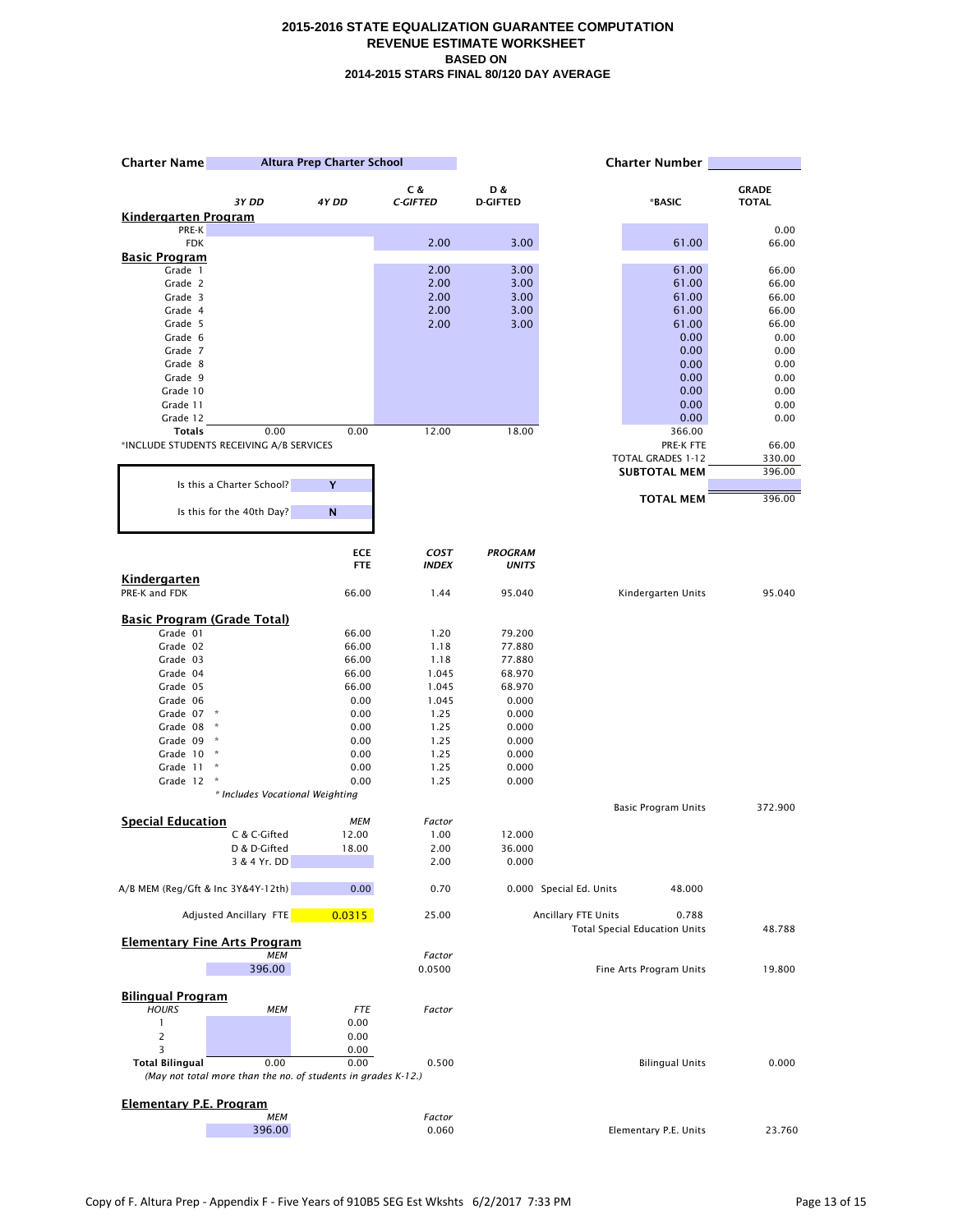|                                                                                      |                 | TOTAL MEMBERSHIP PROGRAM UNITS                                                                                                 |                                                                                     | 560.288         |
|--------------------------------------------------------------------------------------|-----------------|--------------------------------------------------------------------------------------------------------------------------------|-------------------------------------------------------------------------------------|-----------------|
|                                                                                      |                 |                                                                                                                                | T & E Index (Oct 2014)                                                              | 1.066           |
| <b>National Board Certified Teachers</b>                                             |                 |                                                                                                                                | ADJUSTED PROGRAM UNITS                                                              | 597.267         |
| FTE:<br>1.00                                                                         | Factor<br>1.500 | National Board Certified Teachers Units:                                                                                       |                                                                                     | 1.500           |
| <b>Size Adjustment Units</b>                                                         |                 |                                                                                                                                |                                                                                     |                 |
| <b>UNITS</b>                                                                         |                 | Charter Schools not eligible for District Size                                                                                 |                                                                                     |                 |
| Elementary/Mid/Jr. High<br>0.000<br>0.000                                            |                 |                                                                                                                                | School Size Adjustment Units                                                        | 0.000           |
| Senior High<br>District Size(<4,000)<br>53.519                                       |                 |                                                                                                                                | ter Schools not eligible for District Size<br>District Size <4,000 Adjustment Units | 53.519          |
|                                                                                      |                 | Charter Schools not eligible for District Size                                                                                 |                                                                                     | (53.519)        |
| 0.000<br>District Size(<200)                                                         |                 |                                                                                                                                | District Size <200 Adjustment Units                                                 | 0.000<br>0.000  |
|                                                                                      |                 |                                                                                                                                | <b>Rural Isolation Units</b>                                                        | 0.000           |
|                                                                                      |                 |                                                                                                                                |                                                                                     |                 |
| <b>MEM</b><br><u>At-Risk Units</u><br>At-risk index<br>2015-2016:<br>0.075<br>396.00 |                 |                                                                                                                                | New District Adjustment Units<br>At Risk Units                                      | 0.000<br>29.700 |
|                                                                                      |                 |                                                                                                                                |                                                                                     |                 |
| <b>Charter Schools Student Activities</b><br>(Districts Only)<br><b>MEM</b>          | Factor          |                                                                                                                                | <b>Growth Units</b>                                                                 | 0.000           |
|                                                                                      | 0.100           | Charter Schools Student Activities Units                                                                                       |                                                                                     | 0.000           |
| <b>Home School Student Activities</b>                                                |                 | (Charters not eligible for CS Student Activities)                                                                              |                                                                                     | 0.000           |
| (Districts Only)<br><b>MEM</b>                                                       | Factor          |                                                                                                                                |                                                                                     |                 |
|                                                                                      | 0.100           | (Charters not eligible for Home School Student Activities)                                                                     | Home School Student Activities Units                                                | 0.000<br>0.000  |
| <b>Home School Student Program Units</b>                                             |                 |                                                                                                                                |                                                                                     |                 |
| (Districts Only)<br># of Students<br># of Classes                                    | Factor          |                                                                                                                                | Home School Student Program Units                                                   | 0.000           |
|                                                                                      |                 | 0.250 (Charters not eligible for Home School Student Activities)<br>(Charters not eligible for Home School Student Activities) |                                                                                     |                 |
|                                                                                      |                 |                                                                                                                                | <b>TOTAL PROGRAM UNITS</b>                                                          | 628.467         |
|                                                                                      |                 |                                                                                                                                | Save Harmless Units                                                                 | 0.000           |
| <b>GROWTH &amp; SAVE HARMLESS CALCULATION DATA</b>                                   |                 |                                                                                                                                |                                                                                     |                 |
| 2014-15 Actual 40th Day MEM:<br>(Enter the District Mem EXCLUDING Charter Mem)       | 396.00          |                                                                                                                                | <b>GRAND TOTAL UNITS</b>                                                            | 628.467         |
|                                                                                      |                 |                                                                                                                                | x Unit Value                                                                        | \$3,979.63      |
| 2015-16 Projected MEM:<br>(Enter the District Mem EXCLUDING Charter Mem)             | 396.00          |                                                                                                                                |                                                                                     |                 |
|                                                                                      |                 |                                                                                                                                | <b>PROGRAM COST</b>                                                                 | \$2,501,066.13  |
| 2015-2016 Actual 40th MEM<br>(Enter the District Mem EXCLUDING Charter Mem)          | 0.00            | <b>Non-categorical Revenue Credits:</b>                                                                                        |                                                                                     |                 |
|                                                                                      |                 | Tax Levy (41110, 41113, 41114)<br>Federal Impact Aid (44103)                                                                   |                                                                                     |                 |
|                                                                                      |                 | Federal Forest Reserve (44204)                                                                                                 |                                                                                     |                 |
| Save-Harmless Data<br>2015-2016 40th Day TOTAL PROGRAM UNITS                         | 0.000           | <b>Total Non-Cat Rev Credits</b>                                                                                               | \$0.00                                                                              |                 |
| (Not Grand Total Program Units)<br>Growth Data                                       |                 | Less: 75% of Non-Categorical Revenue Credits                                                                                   |                                                                                     | \$0.00          |
| 2015-16 Operating Budget Calculation                                                 | 0.000           | <b>Other Credits/Adjustments:</b>                                                                                              |                                                                                     |                 |
| Op-Bud takes 14-15 40 Day compared to 15-16 Mem Proj. FTE<br>40th Day Calculation    | 0.000           | <b>Energy Efficiency</b><br>Energy Efficiency Renewable Bonds                                                                  |                                                                                     |                 |
| Takes Prior Year 40th-Day and compares to Current Year 40th-Day                      |                 |                                                                                                                                |                                                                                     |                 |
|                                                                                      |                 | <b>Other Misc Credits</b><br><b>Total Other Credits</b>                                                                        | \$0.00                                                                              |                 |
|                                                                                      |                 |                                                                                                                                | Less: Other Credits/Adjustments                                                     | \$0.00          |
|                                                                                      |                 |                                                                                                                                |                                                                                     | ( \$50,021.32)  |
|                                                                                      |                 |                                                                                                                                |                                                                                     |                 |
|                                                                                      |                 | <b>STATE EQUALIZATION GUARANTEE</b>                                                                                            | \$2,451,044.80                                                                      |                 |